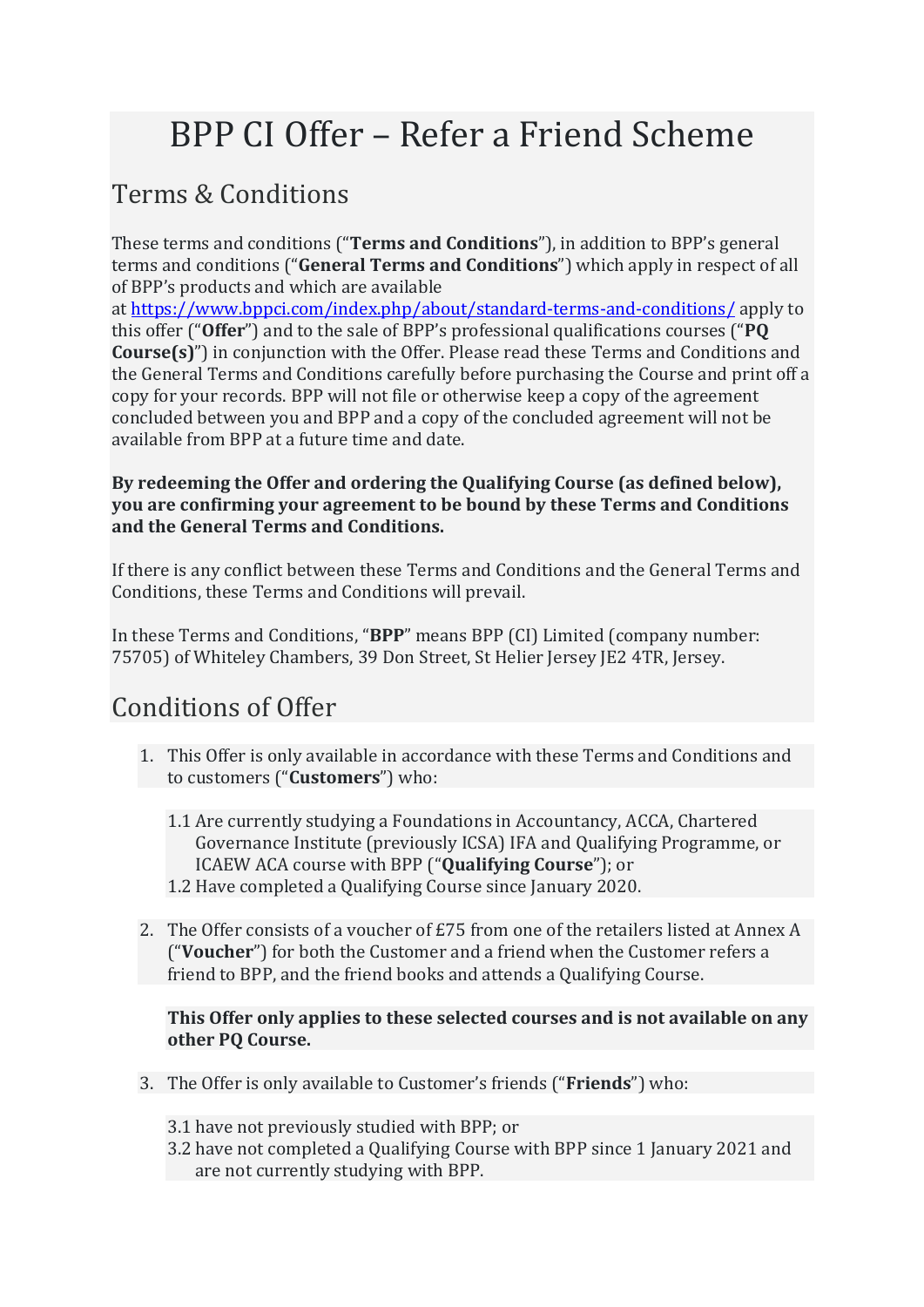- 4. The Qualifying Course may only be taken at BPP's Channel Islands centres set out on BPP's website at<https://www.bppci.com/> ("**Website**") in relation to the relevant Qualifying Course ("**Selected Centres**"). The Qualifying Course must be taken as a Classroom Course (as set out in the timetables available on the Website). Online Classroom courses and Online Classroom Live courses (as set out in the timetables available on the Website) are not eligible Qualifying Courses under the Offer.
- 5. The taught and revision classroom courses for the same paper of the Qualifying Course must be booked at the same time by the Friend.
- 6. Except as expressly set out in these Terms and Conditions, the Offer does not include any other discount or financial benefit to the Customer or the Friend.
- 7. The Offer is only available on orders that are placed online in accordance with paragraph 13 below.
- 8. The Offer is made subject to availability and to the Qualifying Courses running on the scheduled dates.
- 9. Redeeming the Offer assumes acceptance of these Terms and Conditions and the General Terms and Conditions. The Customer and Friend may each be required to provide written acknowledgement of acceptance of these Terms and Conditions before redeeming the Offer.
- 10. The retailer of the Voucher may have their own terms and conditions which apply to the Voucher and which you may be required to agree to in order to redeem the Voucher.

### Redeeming the Offer

- 11. The Offer commences on 1 January 2022 at 00.01am.
- 12. Subject to paragraph 22 of these Terms and Conditions, the Offer expires on 31 December 2022 at 23.59pm ("**Closing Date**"). All Qualifying Courses must be taken and completed by the Closing Date.
- 13. To redeem the Offer:
	- 13.1 The Friend must book a Qualifying Course with BPP by completing the PDF booking form available on the course pages on the Website and submitting this to [jerseyenquiries@bpp.com](mailto:jerseyenquiries@bpp.com) or [guernseyenquiries@bpp.com](mailto:guernseyenquiries@bpp.com) (as applicable). The Friend will receive a unique booking ID ("**Booking ID**") upon confirmation of the booking by BPP;
	- 13.2 The Friend must provide the Booking ID to the Customer;<br>13.3 The Friend and the Customer must each complete the onli
	- The Friend and the Customer must each complete the online Offer form available at bppci.com/referafriend within 28 days of the Friend booking the Qualifying Course. The Friend and the Customer must each mention the Booking ID when completing the online Offer form;
	- 13.4 Subject to paragraph 21, the Friend and the Customer will each receive their Voucher within 28 days of the Friend completing the Qualifying Course.
- 14. Subject to availability, the Friend may redeem the Offer in relation to any dates available for eligible Classroom Courses (as set out in the timetables available on the Website) on the condition that their offer to purchase the Qualifying Course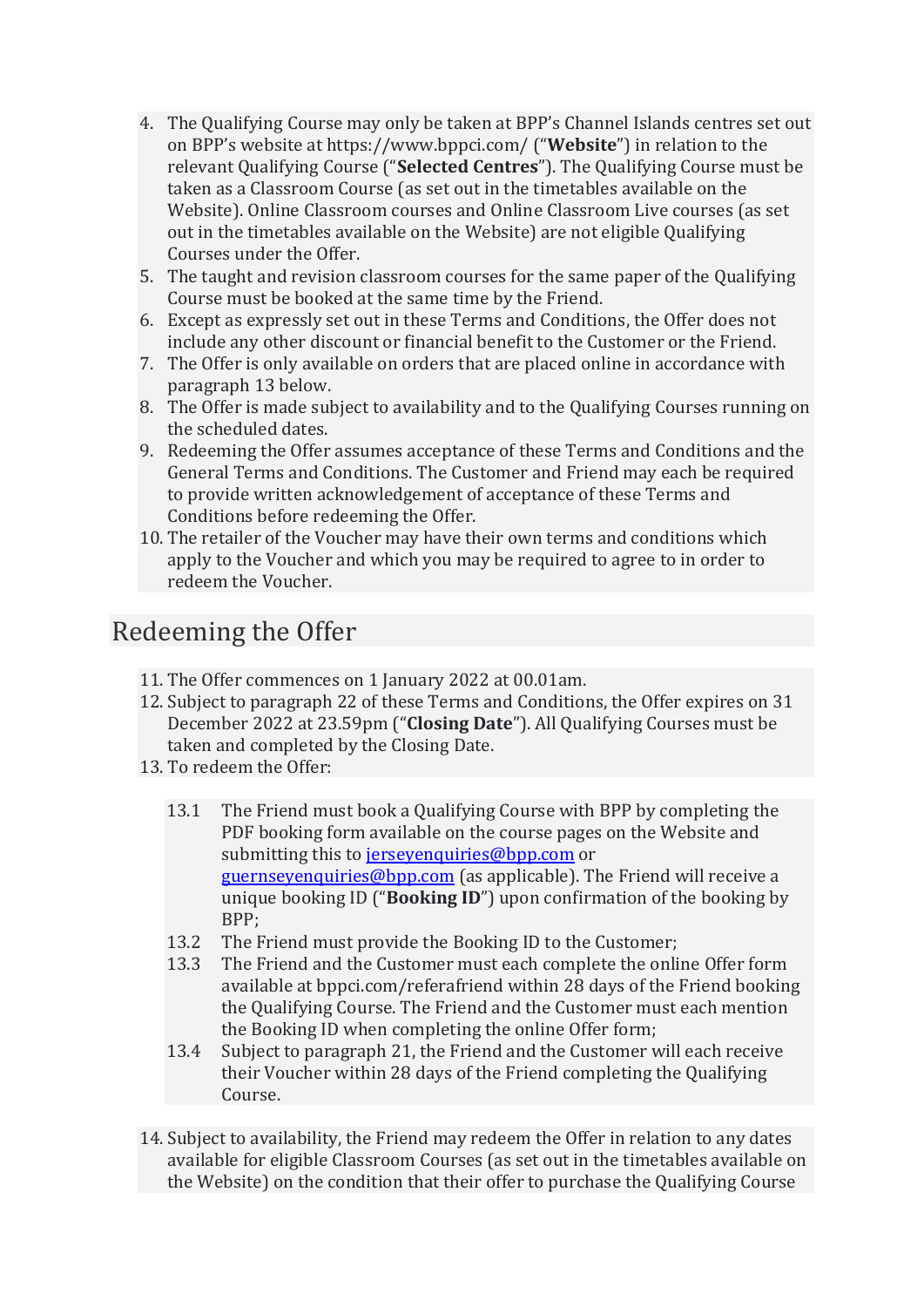has been accepted by BPP and confirmed in writing by the Closing Date or (if earlier) before the Offer is withdrawn. To redeem the Offer, the Friend must complete the Qualifying Course by the Closing Date.

- 15. The Offer can only be redeemed against a new qualifying booking onto a Qualifying Course from a Friend who has not already booked a place on the Qualifying Courses.
- 16. This Offer cannot be used in conjunction with any other discounts or offers by BPP.
- 17. The Offer is non-transferable by the Customer and the Friend (either to another contact or friend or to another course run by BPP) and no cash alternative will be offered.
- 18. The Offer is only redeemable by each Customer and Friend pairing once. Once the Offer has been redeemed by a Customer and Friend pairing, then the Offer will no longer be available to that Customer and Friend pairing (even if still generally available to other customers). The Customer may refer multiple Friends to BPP and be eligible to redeem the Offer more than once in respect of each additional Friend (subject to meeting all other eligibility requirements of the Offer).

### Amendments/cancellation

- 19. BPP's standard cancellation and deferral terms will apply to the Qualifying Course as set out in the General Terms and Conditions. Should any refund or credit note be due to a Friend, the value of such refund or credit note will be the amount of fees actually paid by the Friend. Should the Friend choose to transfer the start date of their Qualifying Course to an alternative date in accordance with the General Terms and Conditions, the Offer will only apply to the rebooking of the deferred course if the course is rebooked and completed prior to the Closing Date.
- 20. If BPP cancels a Qualifying Course, BPP will credit the Friend with the monetary value paid for the relevant Qualifying Course only.
- 21. If, after redeeming the Offer, a Friend cancels their booking for the Qualifying Course, then the Offer will no longer be available to that Friend (even if still generally available to other customers) and neither the Friend nor the Customer will be eligible to receive the Voucher.
- 22. BPP reserves the right to withdraw this Offer at any time without notice. BPP may update or amend the Offer, these Terms and Conditions and/or the General Terms and Conditions from time to time to comply with law or meet its changing business requirements without notice to you. Any updates or amendments will be posted on the Website.

#### Data protection

23. BPP will process the information it receives from you or otherwise holds about you in accordance with these Terms and Conditions, the General Terms and Conditions, and its privacy policy, which is available at [https://www.bpp.com/privacy.](https://www.bpp.com/privacy)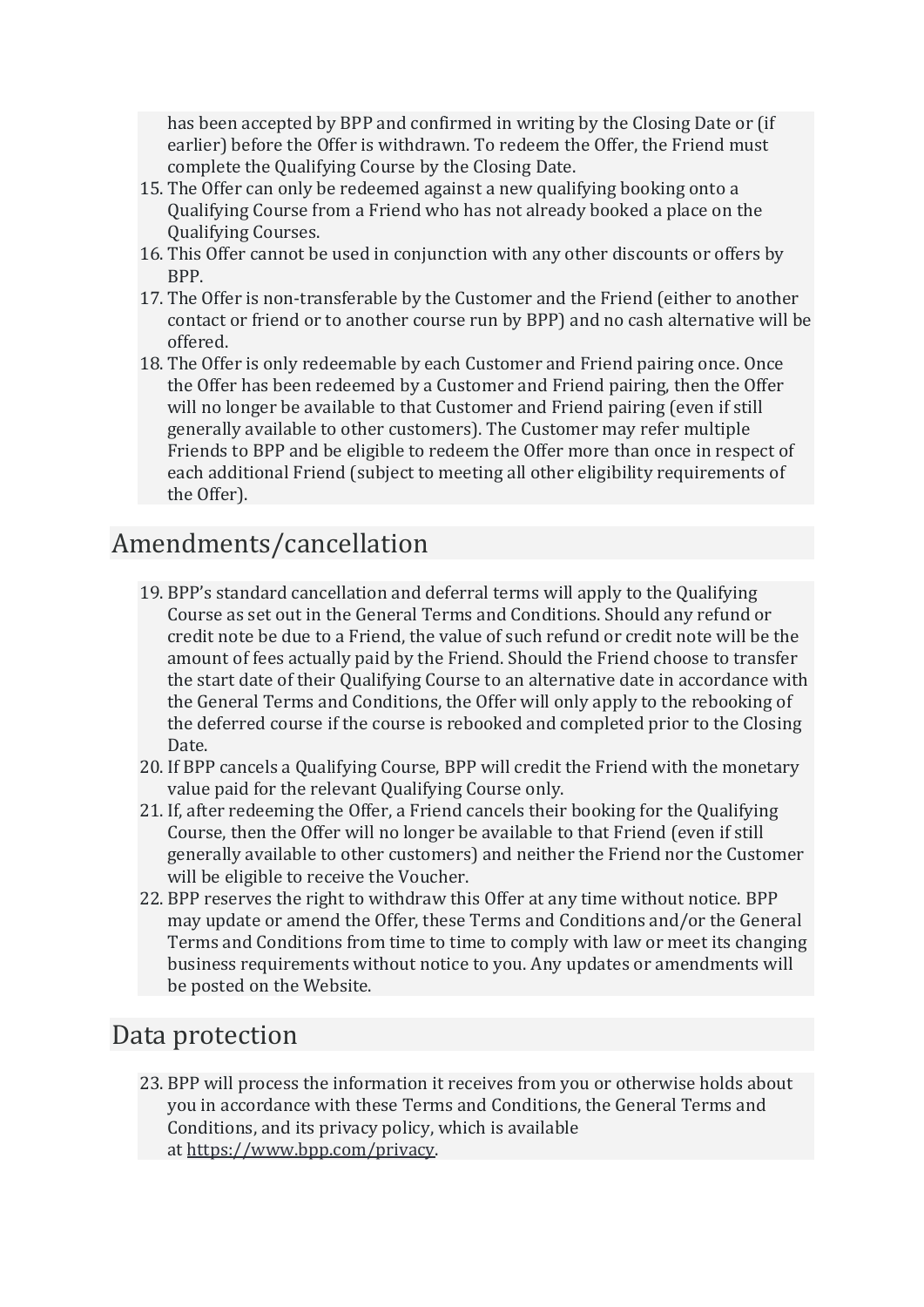### Miscellaneous

- 24. BPP is not liable for any delay or failure to perform any obligation to the Customer or Friend that is caused by any circumstance beyond BPP's reasonable control or by any act or omission of any third party. BPP shall not be liable to any Customer or Friend for any financial loss arising out of the refusal, cancellation or withdrawal of any Offer or any failure or inability of a Customer or Friend to redeem the Offer for any reason.
- 25. These Terms and Conditions and any non-contractual obligation arising out of or in connection with these Terms and Conditions shall be governed by and construed in accordance with English law, and you and BPP irrevocably submit to the exclusive jurisdiction of the English courts with regard to any claim arising under or in connection with these Terms and Conditions and any noncontractual obligation arising out of or in connection with these Terms and Conditions.

Dated: 29 November 2021